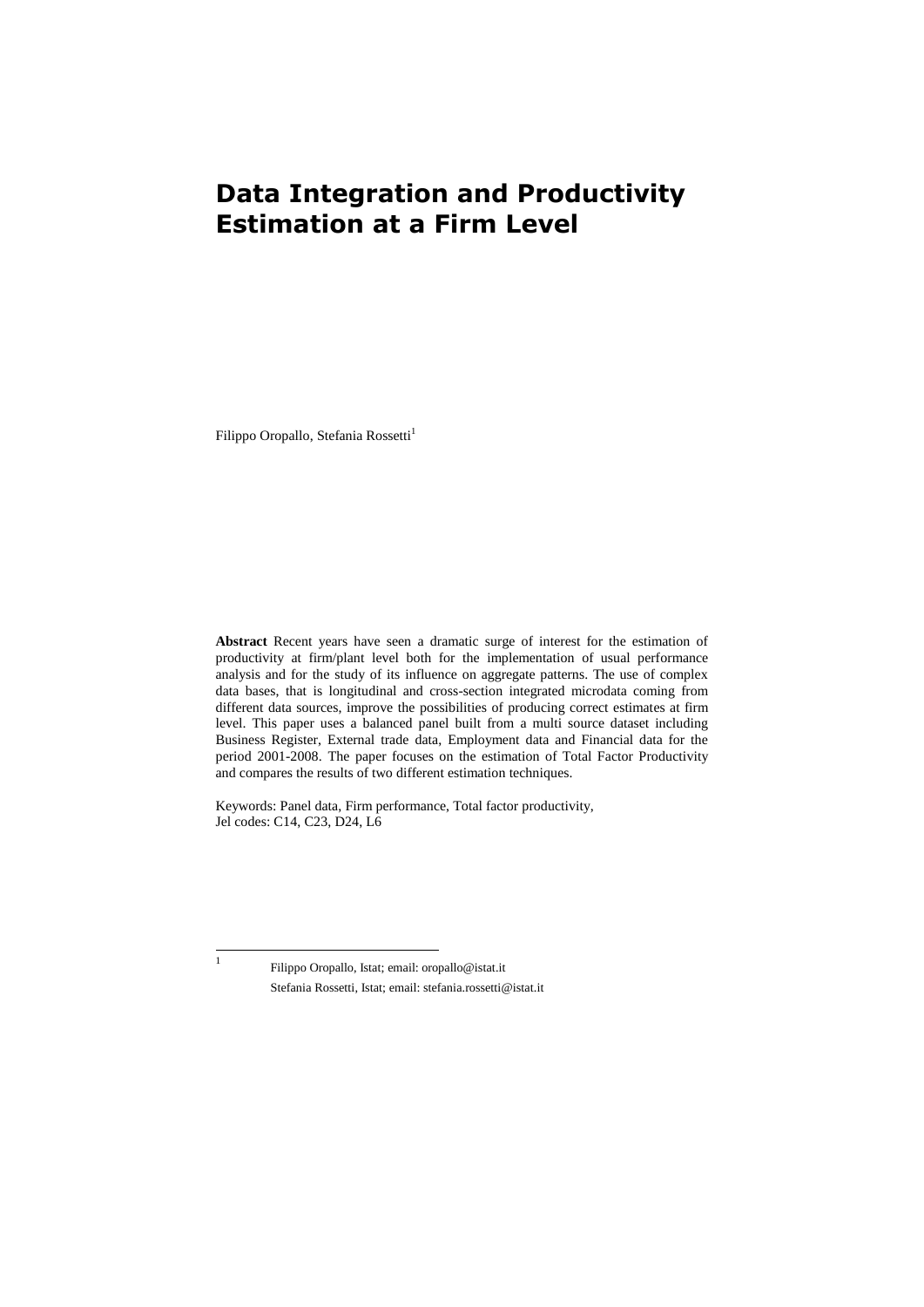## **1 Data description**

The longitudinal data base of small and medium-size enterprises includes 76,464 companies, constantly active between 2001 and 2008. Data, for each business unit, are taken from Balance sheets, Business Register, Foreign Trade statistics and from short term statistics on employment and wages. Data linkage of different sources is implemented through an exact matching technique by the identification number provided in the business register and consider the changes in the business unit observed in different years taken from administrative data. The balanced panel dataset includes eight observations for each unit summing up to 611,712 records. The dataset represents 32% of firms with more than 9 employees operating in 2008 and slightly less than 30% of the corresponding employment. However, large enterprises (with at least 500 employees) are not represented in the panel, this is why it has been named small and medium-size enterprises database. The average size of the firm in the panel is 35,4 employees; about 42% of the firm belongs to industry excluding construction and about 46% in services; the remaining firms operate in the construction sector. The dataset contains about 40 basic variables concerning structural characteristics, balance sheet and behavioural information. The variables included allow the computation of a wide number of structural and performance indicators (see Monducci et al. 2010); some of them are reported in table 1.

| Indicators                                               | Median values |
|----------------------------------------------------------|---------------|
| Average persons employed                                 | 19.0          |
| Labour productivity $(000 \epsilon)$                     | 43.4          |
| Labour cost per employee $(000 \in)$                     | 34.3          |
| Capital intensity $(000\varepsilon)$                     | 28.9          |
| Immaterial capital intensity $(000 \epsilon)$            | 0.8           |
| Share of exported turnover (%)                           | 4.0           |
| Exports per employee $(000 \in)$                         | 6.4           |
| Vertical integration (% of value added on turnover)      | 28.5          |
| Gross profitability (%)                                  | 16.9          |
| Return on equity (%)                                     | 5.2           |
| Debt ratio $(\%)$                                        | 38.9          |
| Source: Our elaboration on Istat and Administrative data |               |

Table 1: Performance indicators at a firm level – Year 2008 (median values)

The development and the use of a longitudinal dataset poses at least two main methodological issues:

- 1) Status change of enterprise (mainly because of mergers and acquisitions). We have excluded firms which have undergone a status change in the period considered, that is we have built a balanced panel, avoiding subjective choices in the treatment of different types of event .
- 2) Attrition bias: a balanced panel includes only surviving firms. This introduce an obvious distortion problem of self selection type. In order to deal with this problem we have introduced a correction based on a survival function of the firm in the estimate phase.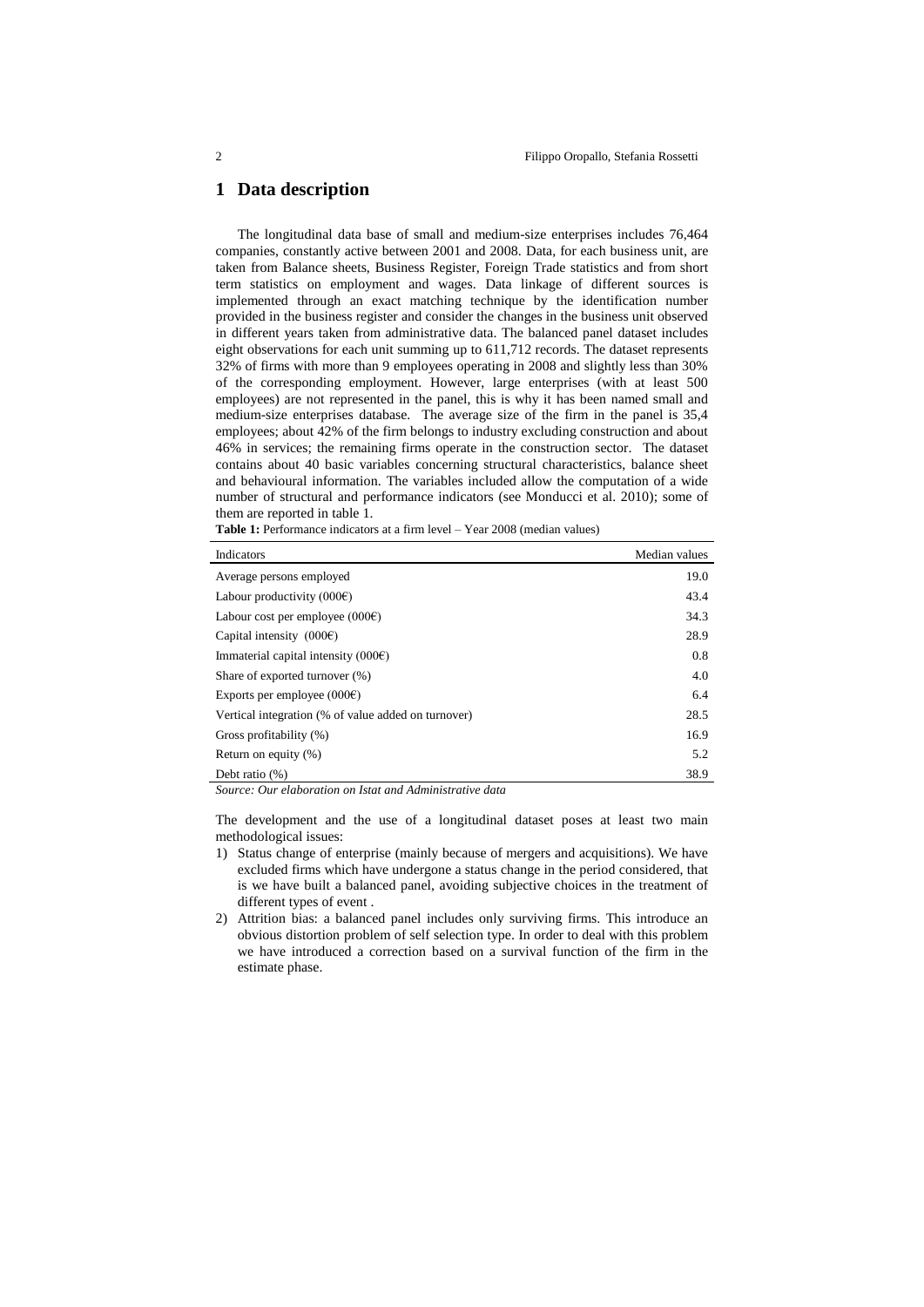Data Integration and Estimation of Productivity at a Firm Level 3

#### **2 Productivity estimation**

Our analysis focuses on the estimate of Total factor productivity (TFP) at firm level, for the subset of manufacturing firms and we experiment two techniques. The first one refers to a theoretical productive model of flexible combination of input factors (labour and capital) and for each firm the distance between its output and the optimal output level is considered the spread of efficiency explained by TFP. We assume a functional form for the production function of the translog type: $<sup>2</sup>$ </sup>

$$
\ln Y_{ii} = \beta_0 + \beta_1 \ln L_{ii} + \beta_2 (\ln L_{ii})^2 + \beta_3 \ln K_{ii} + \beta_4 (\ln K_{ii})^2 + \beta_5 \ln L_{ii} \ln K_{ii} + \tau_i + u_i + \varepsilon_{ii} (1)
$$

It represents an approximation of an unknown functional form which accounts for substitutability of input factors, namely labour (L), measured by the average number of employees, and capital (K), measured by capital costs (usage of capital). The output (Y) is measured by the value added, that is the value of production diminished by intermediate inputs costs; the introduction of time dummies allows for trend effects and technical progress.

The estimation of such a function with OLS raises a simultaneity bias problem. In fact the firm observes at least part of its own TFP at a point in time early enough to influence its factor input decision. This means that some variables on the right-hand side of equation (1) and the error term are correlated, which makes OLS estimates biased.

To avoid this problem we first use a fixed-effect panel regression, under the assumption that the part of the TFP, that influences the firm behaviour, is time invariant. If this is the case, the residual (or error) term can be split in two parts: one representing the "true" error term and the other (the fixed-effect term) representing the firm specific TFP, that is the spread of efficiency between the firm output level and the optimal output level. In practice, in a fixed-effect panel regression the TFP is given by the following exponential function of the residual u<sub>i</sub>:

$$
TFP_i^{fe} = \exp(u_i) \tag{2}
$$

The results of this estimate are reported in table 2.

A second method frequently used in the related literature to avoid the simultaneity bias problem is the one originally proposed by Olley and Pakes (1996). The method involves two stages and uses firms investments as a proxy of unobserved productivity shocks and produces consistent estimates for the coefficients of labour and capital. An advantage of this method is that it allows for time variability of TFP.

In the first stage, the coefficient of labour input (L) is estimated through a log-linear functional form of value added that includes labour input (L), Capital input (K) and investments<sup>3</sup> (I), inserted in a third order polynomial form:

 $\int_{t}^{t} + \beta_{41} \ln K_{it} \ln I_{it} + \beta_{42} (\ln K_{it} \ln I_{it})^{2} + \beta_{43} (\ln K_{it} \ln I_{it})^{3} + set to re_{it} + clad_{it} + \tau_{t} + \varepsilon_{it}$  $Y_{ii} = \beta_0 + \beta_1 \ln L_{ii} + \beta_{21} \ln K_{ii} + \beta_{22} (\ln K_{ii})^2 + \beta_{23} (\ln K_{ii})^3 + \beta_{31} \ln I_{ii} + \beta_{32} (\ln I_{ii})^2 + \beta_{33} (\ln I_{ii})^3 +$ <br>  $\beta_{41} \ln K_{ii} \ln I_{ii} + \beta_{42} (\ln K_{ii} \ln I_{ii})^2 + \beta_{43} (\ln K_{ii} \ln I_{ii})^3 + \text{set} \text{tree}_{ii} + \text{clad}_{ii} + \tau_i + \varepsilon_{ii}$  $\frac{1}{33}$ 2  $B_{31}$  ln  $I_{it} + \beta_{32}$ 3  $\frac{1}{23}$ 2 In V<sub>it</sub> =  $\beta_0 + \beta_1 \ln L_{ii} + \beta_{21} \ln K_{ii} + \beta_{22} (\ln K_{ii})^2 + \beta_{23} (\ln K_{ii})^3 + \beta_{31} \ln I_{ii} + \beta_{32} (\ln I_{ii})^2 + \beta_{33} (\ln I_{ii})^3 + (3)$ 

 $\overline{a}$ 

<sup>&</sup>lt;sup>2</sup> Greene, 1993 e Battese, Coelli, 1995.

<sup>&</sup>lt;sup>3</sup> Investments are estimated with the following equation:  $Inv(t)=Imm(t+1)-Imm(t)+d(t)$ ; where *Imm* represent the stock of capital and d a depreciation factor.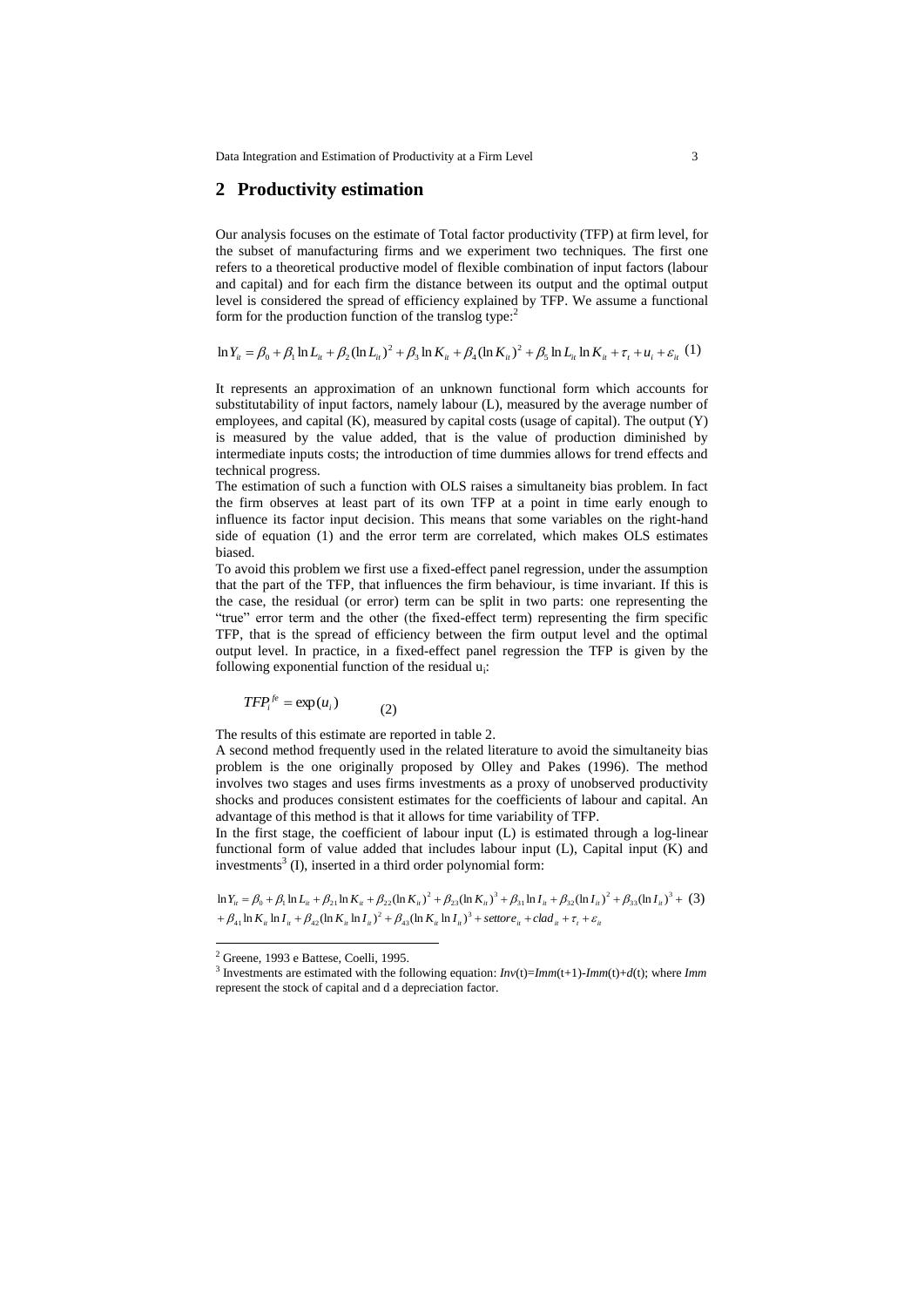|                           | coefficiente | standard error | T        |
|---------------------------|--------------|----------------|----------|
| ln(L)                     | 1.580        | 0.0129         | 122.8    |
| ln(K)                     | 0.153        | 0.0087         | 17.5     |
| $(lnL)^2$                 | 0.136        | 0.0016         | 85.7     |
| $(lnK)^2$                 | 0.031        | 0.0005         | 63.8     |
| ln(L)ln(K)                | $-0.166$     | 0.0013         | $-129.0$ |
| $\beta_0$                 | 6.831        | 0.0468         | 146.1    |
| Manufacturing firms       |              |                | 31,904   |
| $R^2$ within              |              |                | 0.50     |
| $R^2$ between             |              |                | 0.88     |
| $R^2$ overall             |              |                | 0.82     |
| $corr(u_i, Xb)$ (a)       |              |                | 0.36     |
| Fraction of var. $u_i(b)$ |              |                | 0.6      |

Table 2: Fixed effect estimation of a Translog production function – Years 2001-2008

*Source: Our elaboration on Istat and Administrative data*

(a) Correlation between regressors and the fixed-effect term (latent heterogeneity).

(b)The fixed-effect term is statistically different from zero and it accounts for 60% of unexplained variability of the model.

In the second stage the method also deals with the problem of self-selection (attrition bias) introducing the survival probability of each firm as auxiliary information resulting from the estimation of a survival function which includes employees, capital stock, investments and activity sector. The estimate is obviously performed including in the dataset also the firms that in the period considered have ceased their activity. The average survival rate is equal to 79.1% but varies for each firm according to its characteristics.

Then the estimate includes the following function Φ:

$$
\Phi_{it} = (\ln Y_{it} - \hat{\varepsilon}_{it} - \hat{\beta}_1 \ln L_{it}) / \text{survival}_i \tag{4}
$$

which is equal to the difference between the log of value added and the residual of the first stage estimate and the contribute of labour input (*L*), divided by the survival rate. In the second stage the dependent variable *V* is given by the difference between the log of value added and labour input  $(L)$  multiplied by the estimated coefficient  $\beta_1$ :

 $V_{it} = \alpha_0 + \beta_2 \ln K_{it} + \beta_{31} \Phi_{it-1} + \beta_{32} \ln \Phi_{it-1}^2 + \beta_{33} \ln \Phi_{it-1}^3 + \text{set} \text{tree}_{it} + \text{clad}_{it} + \tau_t + \varepsilon_{it}$ by the est<br> $B_{33}$  ln  $\Phi_{it-1}^3$ 2 of value added and labour input (*L*) multiplied by the estimated coefficient  $\beta_1$ :<br>  $\ln V_{ii} = \alpha_0 + \beta_2 \ln K_{ii} + \beta_{31} \Phi_{ii-1} + \beta_{32} \ln \Phi_{ii-1}^2 + \beta_{33} \ln \Phi_{ii-1}^3 + \text{set} \text{tree}_{ii} + \text{clad}_{ii} + \tau_i + \varepsilon_{ii}$  (5)

Since the variable *V* is a non-linear function of Φ, we use a non-linear iterative estimation technique. 4

Finally we obtain an alternative estimate of TFP equal to the exponential of difference between observed output and estimated output using consistent parameters for input factor:

 $TFP_{ii}^{op} = \exp(\ln Y_{ii} - (\hat{\beta}_0 + \hat{\beta}_1 \ln L_{ii} + \hat{\beta}_2 \ln K_{ii} + \varepsilon_{ii}))$  (6)

The results of this estimate are reported in table 3.

 $\overline{a}$ 

<sup>&</sup>lt;sup>4</sup> Arnold, Hussinger 2005.